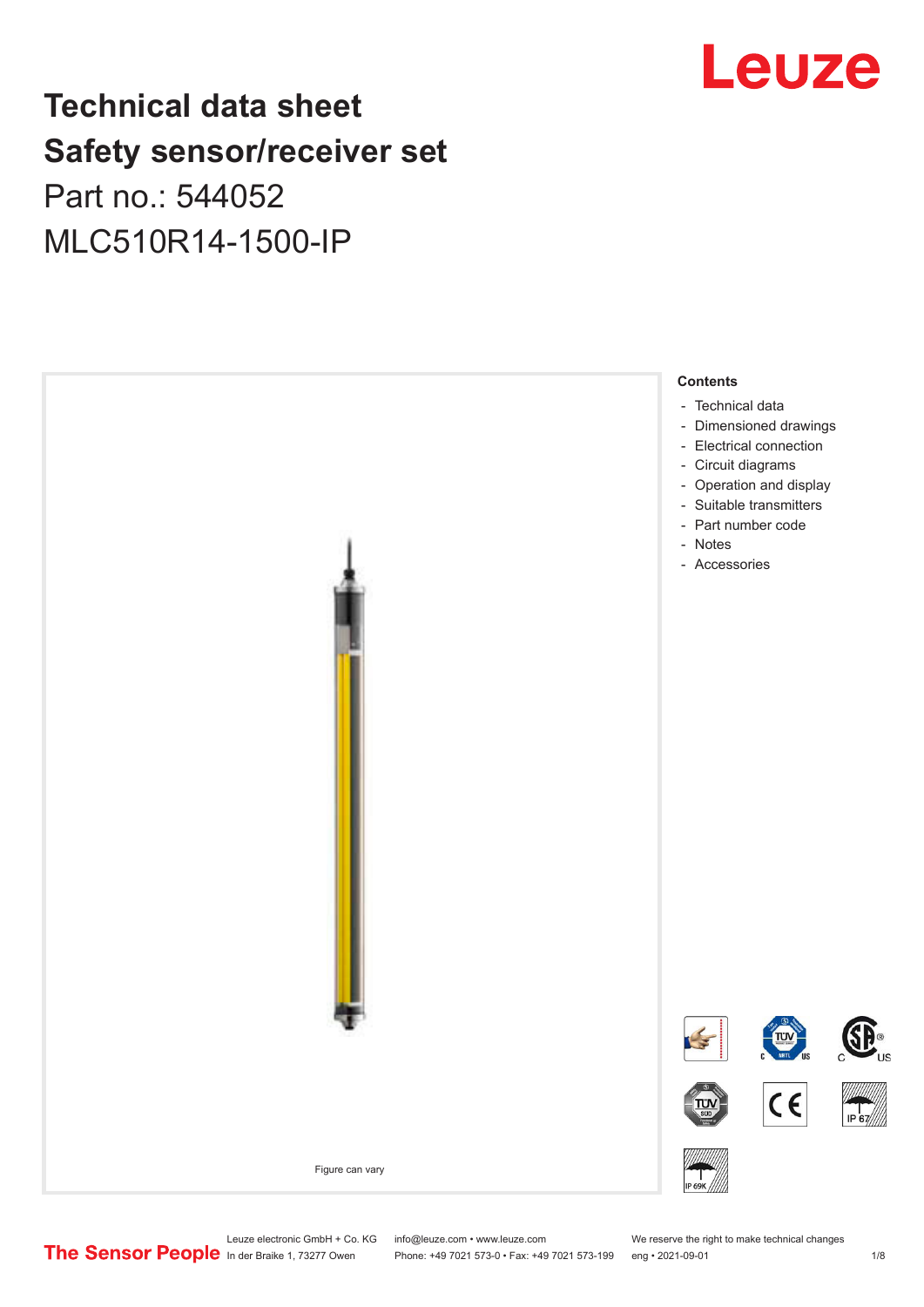## <span id="page-1-0"></span>**Technical data**

# Leuze

#### **Basic data**

| <b>Series</b> | <b>MLC 500</b>        |
|---------------|-----------------------|
| Device type   | Receiver              |
| Contains      | 2x BT-IP swivel mount |
| Application   | Finger protection     |
|               |                       |

#### **Functions**

**Function package Functions** 

| <b>Basic</b>                    |
|---------------------------------|
| Automatic start/restart         |
| Transmission channel changeover |

#### **Characteristic parameters**

| <b>Type</b>            | 4, IEC/EN 61496          |
|------------------------|--------------------------|
| <b>SIL</b>             | 3, IEC 61508             |
| <b>SILCL</b>           | 3, IEC/EN 62061          |
| Performance Level (PL) | e, EN ISO 13849-1        |
| $PFH_n$                | 7.73E-09 per hour        |
| Mission time $T_M$     | 20 years, EN ISO 13849-1 |
| Category               | 4, EN ISO 13849          |
|                        |                          |

#### **Protective field data**

**Resolution** 14 mm **Protective field height** 1,500 mm

#### **Optical data**

| Synchronization | Optical between transmitter and receiver |
|-----------------|------------------------------------------|

#### **Electrical data**

| Overvoltage protection              |
|-------------------------------------|
| Short circuit protected             |
|                                     |
|                                     |
| 24 V, DC, -20  20 %                 |
| Current consumption, max.<br>150 mA |
| 2 A semi time-lag                   |
|                                     |
|                                     |
|                                     |

**Number of safety-related switching outputs (OSSDs)** 2 Piece(s)

| Safety-related switching outputs |                                      |
|----------------------------------|--------------------------------------|
| <b>Type</b>                      | Safety-related switching output OSSD |
| Switching voltage high, min.     | 18 V                                 |
| Switching voltage low, max.      | 2.5V                                 |
| Switching voltage, typ.          | 22.5V                                |
| Voltage type                     | DC.                                  |
| <b>Current load, max.</b>        | 380 mA                               |
| <b>Load inductivity</b>          | $2,000$ µH                           |
| Load capacity                    | $0.3 \mu F$                          |
| Residual current, max.           | $0.2 \text{ mA}$                     |
| Residual current, typ.           | $0.002 \, \text{mA}$                 |
| Voltage drop                     | 1.5V                                 |

#### **Safety-related switching output 1 Assignment** Connection 1, pin 2 **Switching element** Transistor, PNP

#### **Safety-related switching output 2 Connection 1, pin 4 Switching element** Transistor, PNP

| Timing                                        |                              |  |
|-----------------------------------------------|------------------------------|--|
| <b>Response time</b><br>33 ms                 |                              |  |
| <b>Restart delay time</b>                     | 100 ms                       |  |
|                                               |                              |  |
| <b>Connection</b>                             |                              |  |
| <b>Number of connections</b>                  | 1 Piece(s)                   |  |
|                                               |                              |  |
| <b>Connection 1</b>                           |                              |  |
| <b>Function</b>                               | Machine interface            |  |
| Type of connection                            | Cable with connector         |  |
| Cable length                                  | 15,000 mm                    |  |
| <b>Sheathing material</b>                     | <b>PVC</b>                   |  |
| <b>Thread size</b>                            | M <sub>12</sub>              |  |
| <b>Material</b>                               | Metal                        |  |
| No. of pins                                   | 5 -pin                       |  |
|                                               |                              |  |
| <b>Cable properties</b>                       |                              |  |
| Permissible conductor cross                   | $0.25$ mm <sup>2</sup>       |  |
| section, typ.                                 |                              |  |
| Length of connection cable, max.              | $100 \text{ m}$              |  |
| Permissible cable resistance to<br>load, max. | $200 \Omega$                 |  |
|                                               |                              |  |
| <b>Mechanical data</b>                        |                              |  |
| Dimension (Ø x L)                             | 52.5 mm x 1,700 mm           |  |
| <b>Housing material</b>                       | Metal                        |  |
| <b>Metal housing</b>                          | Aluminum                     |  |
| Lens cover material                           | Plastic / PMMA               |  |
| <b>Material of end caps</b>                   | Diecast zinc                 |  |
| Net weight                                    | $1,350$ g                    |  |
|                                               | Yellow, RAL 1021             |  |
| <b>Housing color</b>                          | Swivel mount                 |  |
| <b>Type of fastening</b>                      |                              |  |
| <b>Protective tube</b>                        |                              |  |
| <b>Material</b>                               | PMMA, clear                  |  |
| <b>Material of end caps</b>                   | V4A stainless steel (1.4404) |  |
| Material of clamping cylinder                 | PA <sub>6</sub>              |  |
| Material of pressure-equalization             | PA <sub>6</sub>              |  |
| membrane                                      |                              |  |
| Cable gland material                          | PA <sub>6</sub>              |  |
|                                               |                              |  |
| <b>Operation and display</b>                  |                              |  |
| <b>Type of display</b>                        | LED                          |  |
| <b>Number of LEDs</b>                         | 2 Piece(s)                   |  |
|                                               |                              |  |
| <b>Environmental data</b>                     |                              |  |
| Ambient temperature, operation                | 055 °C                       |  |
| Ambient temperature, storage                  | -30  70 °C                   |  |
| Relative humidity (non-condensing)            | 095%                         |  |
|                                               |                              |  |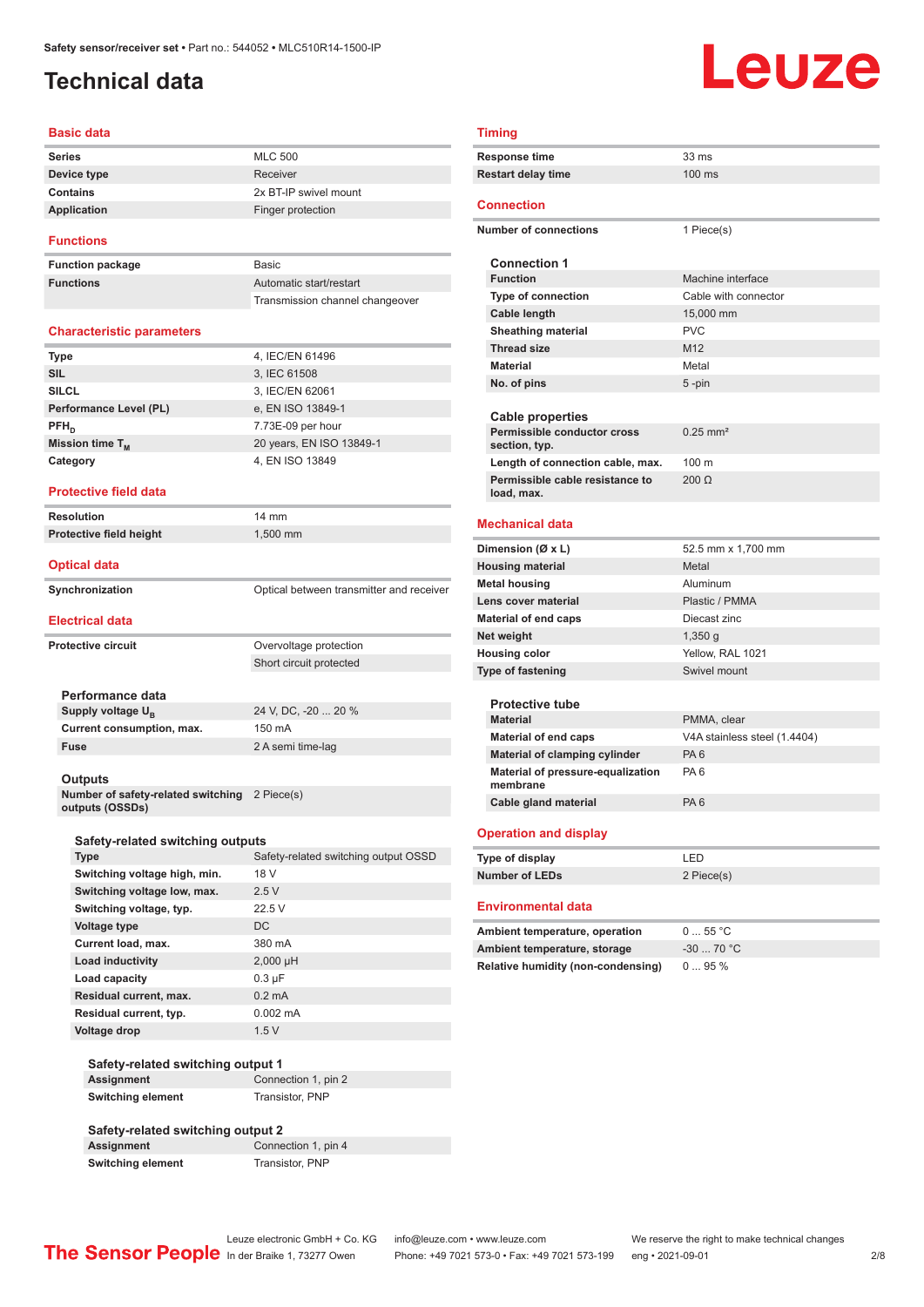## **Technical data**

## Leuze

#### **Certifications**

| Degree of protection        | IP 65               |
|-----------------------------|---------------------|
|                             | IP 66               |
|                             | IP 67               |
|                             | IP 69K              |
| <b>Protection class</b>     | III                 |
| <b>Certifications</b>       | c CSA US            |
|                             | c TÜV NRTL US       |
|                             | S Mark              |
|                             | <b>TÜV Süd</b>      |
| <b>Vibration resistance</b> | $50 \text{ m/s}^2$  |
| <b>Shock resistance</b>     | $100 \text{ m/s}^2$ |
| <b>US patents</b>           | US 6,418,546 B      |
|                             |                     |

#### **Classification**

| 85365019 |
|----------|
| 27272704 |
| 27272704 |
| 27272704 |
| 27272704 |
| 27272704 |
| EC002549 |
| EC002549 |
| EC002549 |
|          |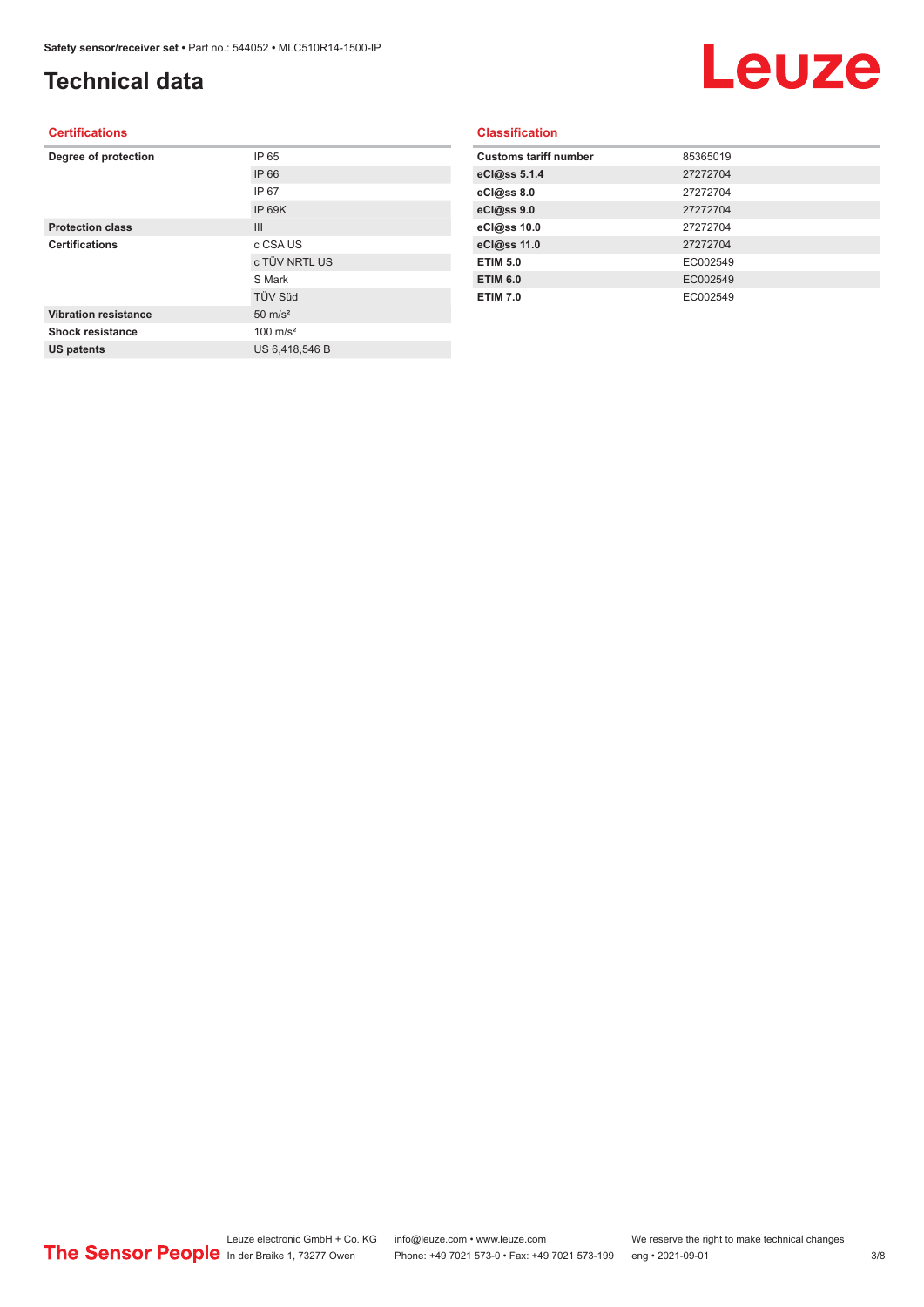## <span id="page-3-0"></span>**Dimensioned drawings**

![](_page_3_Picture_2.jpeg)

MLC safety light curtains pre-mounted in the IP protective tube

![](_page_3_Figure_4.jpeg)

![](_page_3_Figure_5.jpeg)

- a Connection cable
- b Mounting brackets for mounting
- c End caps, stainless steel V4A
- d MLC receiver
- e IP protective tube

A Total height incl. mounting brackets = 1720 mm

- L Spacing of drilled holes for mounting brackets
- = 1700 mm<br>H<sub>PFN</sub> Effective protective field height = 1500 mm
- 

Leuze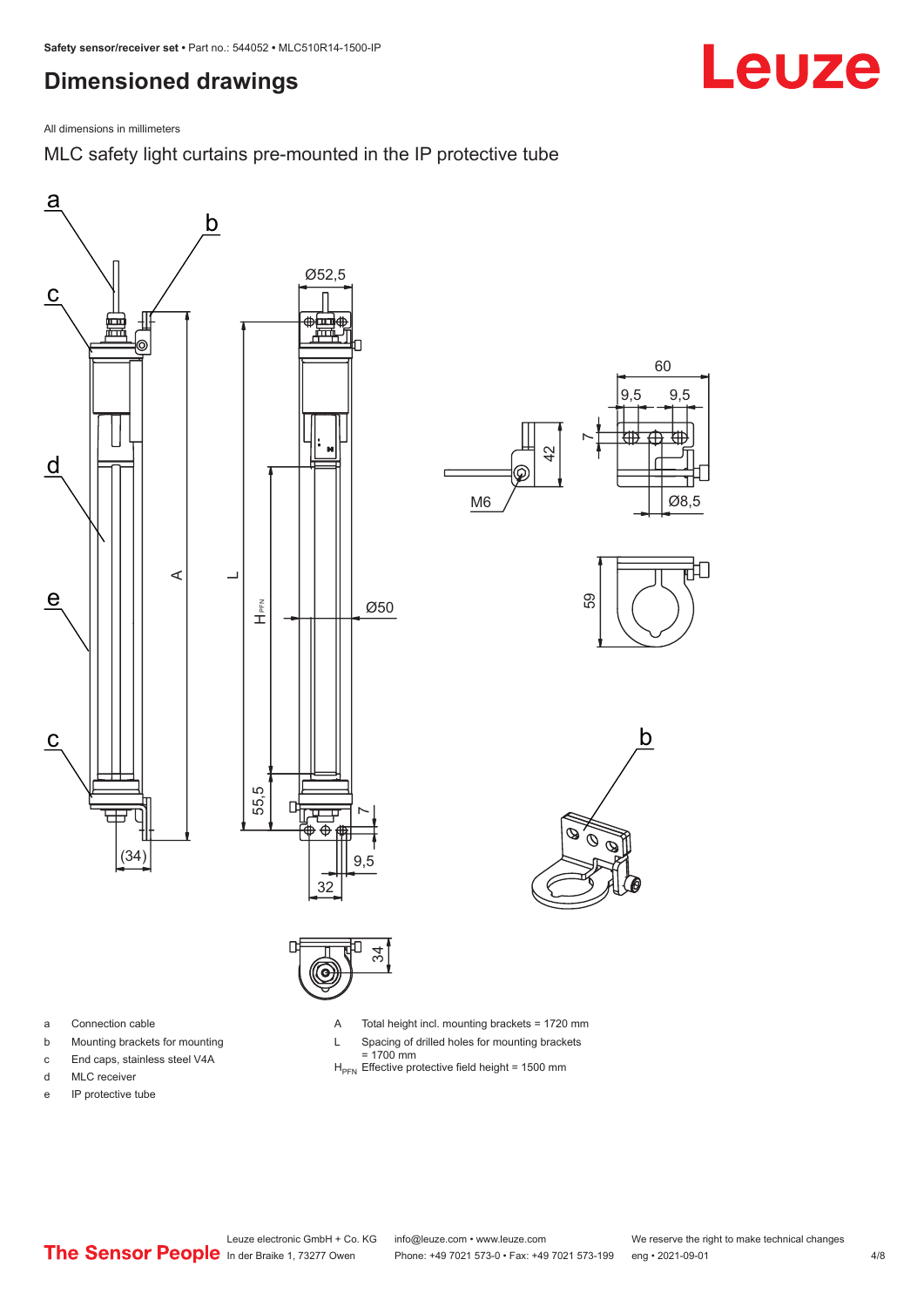## <span id="page-4-0"></span>**Electrical connection**

#### **Connection 1**

| <b>Function</b>           | Machine interface    |
|---------------------------|----------------------|
| Type of connection        | Cable with connector |
| Cable length              | 15,000 mm            |
| <b>Sheathing material</b> | <b>PVC</b>           |
| Cable color               | <b>Black</b>         |
| <b>Thread size</b>        | M12                  |
| <b>Type</b>               | Male                 |
| <b>Material</b>           | Metal                |
| No. of pins               | $5$ -pin             |
| Encoding                  | A-coded              |
| <b>Connector housing</b>  | <b>FE/SHIELD</b>     |

| Pin | <b>Pin assignment</b> | <b>Conductor color</b> |  |
|-----|-----------------------|------------------------|--|
|     | VIN1                  | <b>Brown</b>           |  |
|     | OSSD1                 | White                  |  |
|     | VIN <sub>2</sub>      | Blue                   |  |
|     | OSSD <sub>2</sub>     | <b>Black</b>           |  |
|     | <b>FE/SHIELD</b>      | Gray                   |  |

## **Circuit diagrams**

Connection diagram receiver

![](_page_4_Figure_7.jpeg)

Leuze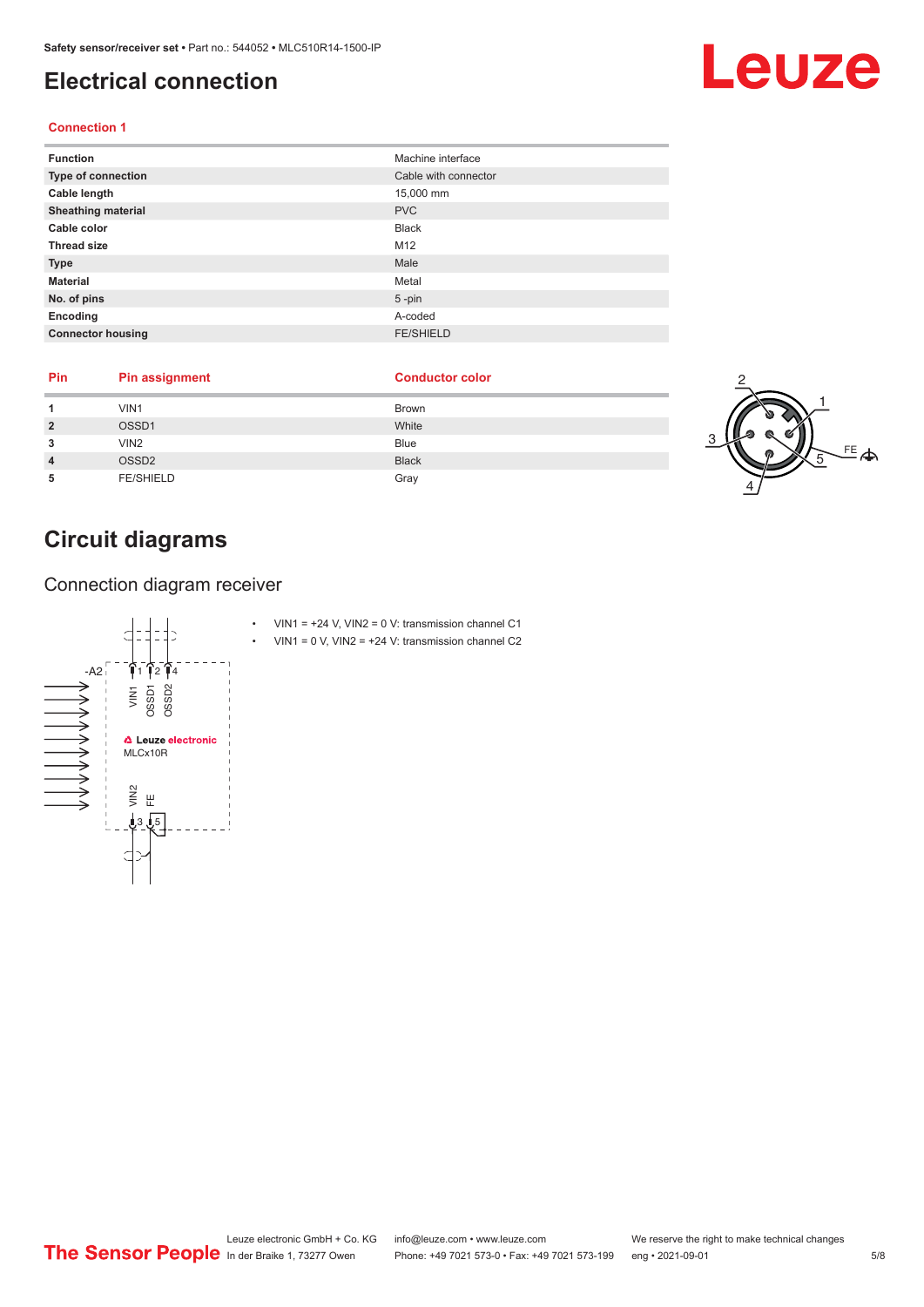## <span id="page-5-0"></span>**Circuit diagrams**

## Leuze

### Circuit diagram example with downstream MSI-SR4B safety relay

![](_page_5_Figure_4.jpeg)

## **Operation and display**

| <b>LED</b>     | <b>Display</b>          | <b>Meaning</b>                    |
|----------------|-------------------------|-----------------------------------|
| 1              | Off                     | Device switched off               |
|                | Red, continuous light   | OSSD off.                         |
|                | Red, flashing, 1 Hz     | External error                    |
|                | Red, flashing, 10 Hz    | Internal error                    |
|                | Green, flashing, 1 Hz   | OSSD on, weak signal              |
|                | Green, continuous light | OSSD on                           |
| $\overline{2}$ | Off                     | Transmission channel C1           |
|                | Red, continuous light   | OSSD off, transmission channel C2 |

## **Suitable transmitters**

| Part no. | <b>Designation</b> | <b>Article</b>                    | <b>Description</b>                                                                                                                                         |
|----------|--------------------|-----------------------------------|------------------------------------------------------------------------------------------------------------------------------------------------------------|
| 544050   | MLC500T14-1500-IP  | Safety sensor/<br>transmitter set | Resolution: 14 mm<br>Protective field height: 1,500 mm<br>Operating range: 0  4.8 m<br>Connection: Cable with connector, M12, Metal, 5-pin, 15,000 mm, PVC |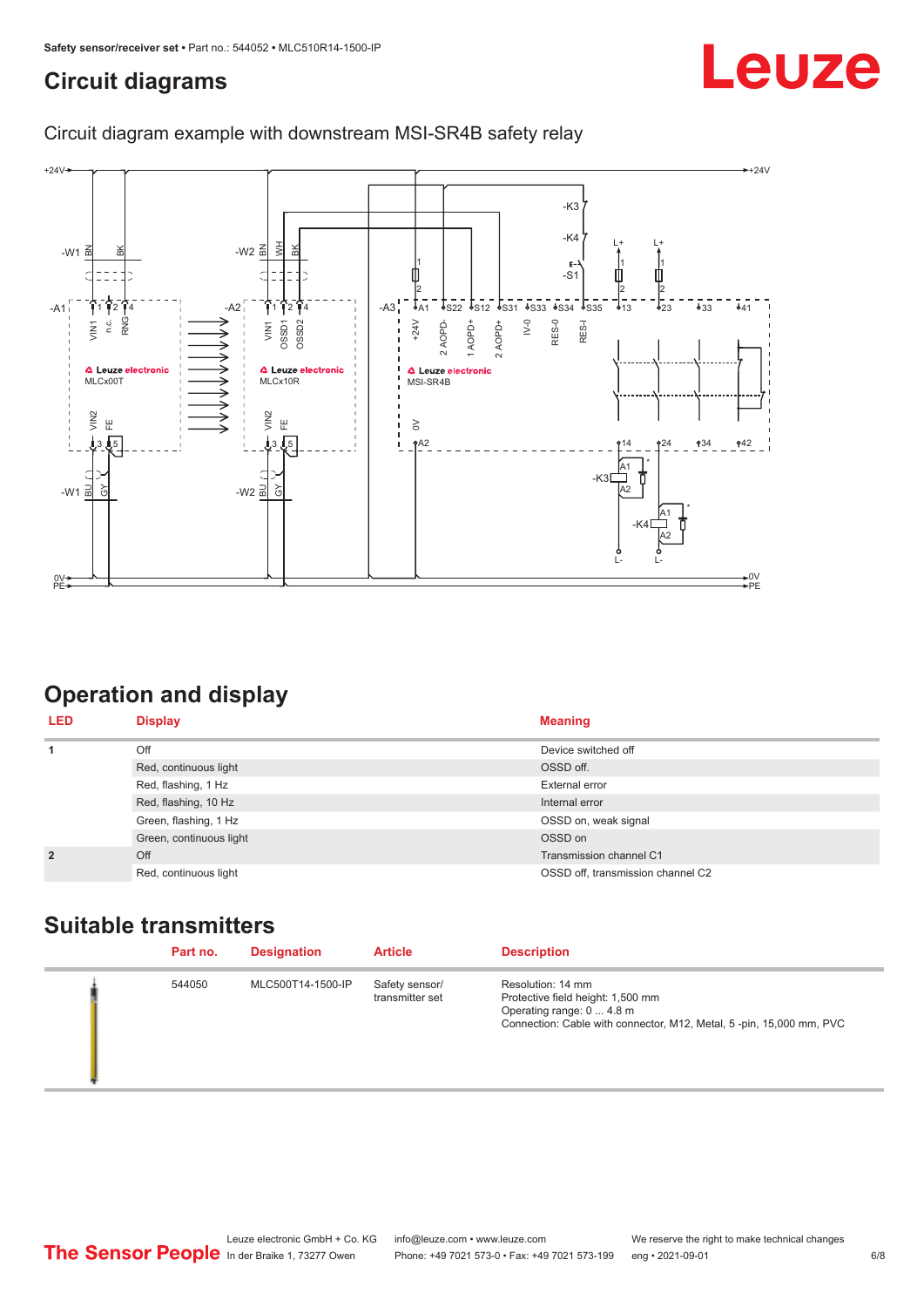## <span id="page-6-0"></span>**Part number code**

#### Part designation: **MLCxyy-za-hhhhei-ooo**

![](_page_6_Picture_3.jpeg)

| <b>MLC</b> | <b>Safety light curtain</b>                                                                                                                                                                                                                                                                 |
|------------|---------------------------------------------------------------------------------------------------------------------------------------------------------------------------------------------------------------------------------------------------------------------------------------------|
| x          | <b>Series</b><br>3: MLC 300<br>5: MLC 500                                                                                                                                                                                                                                                   |
| yу         | <b>Function classes</b><br>00: transmitter<br>01: transmitter (AIDA)<br>02: transmitter with test input<br>10: basic receiver - automatic restart<br>11: basic receiver - automatic restart (AIDA)<br>20: standard receiver - EDM/RES selectable<br>30: extended receiver - blanking/muting |
| z          | Device type<br>T: transmitter<br>R: receiver                                                                                                                                                                                                                                                |
| a          | <b>Resolution</b><br>14: 14 mm<br>20:20 mm<br>30:30 mm<br>40:40 mm<br>90: 90 mm                                                                                                                                                                                                             |
| hhhh       | Protective field height<br>150  3000: from 150 mm to 3000 mm                                                                                                                                                                                                                                |
| e          | <b>Host/Guest (optional)</b><br>H: Host<br>MG: Middle Guest<br>G: Guest                                                                                                                                                                                                                     |
| j.         | Interface (optional)<br>/A: AS-i                                                                                                                                                                                                                                                            |
| 000        | Option<br>/V: high Vibration-proof<br>EX2: explosion protection (zones 2 + 22)<br>SPG: Smart Process Gating                                                                                                                                                                                 |
|            | <b>Note</b>                                                                                                                                                                                                                                                                                 |
|            | $\&$ A list with all available device types can be found on the Leuze website at www.leuze.com.                                                                                                                                                                                             |

### **Notes**

![](_page_6_Picture_6.jpeg)

#### **Observe intended use!**

 $\%$  The product may only be put into operation by competent persons.

 $\%$  Only use the product in accordance with its intended use.